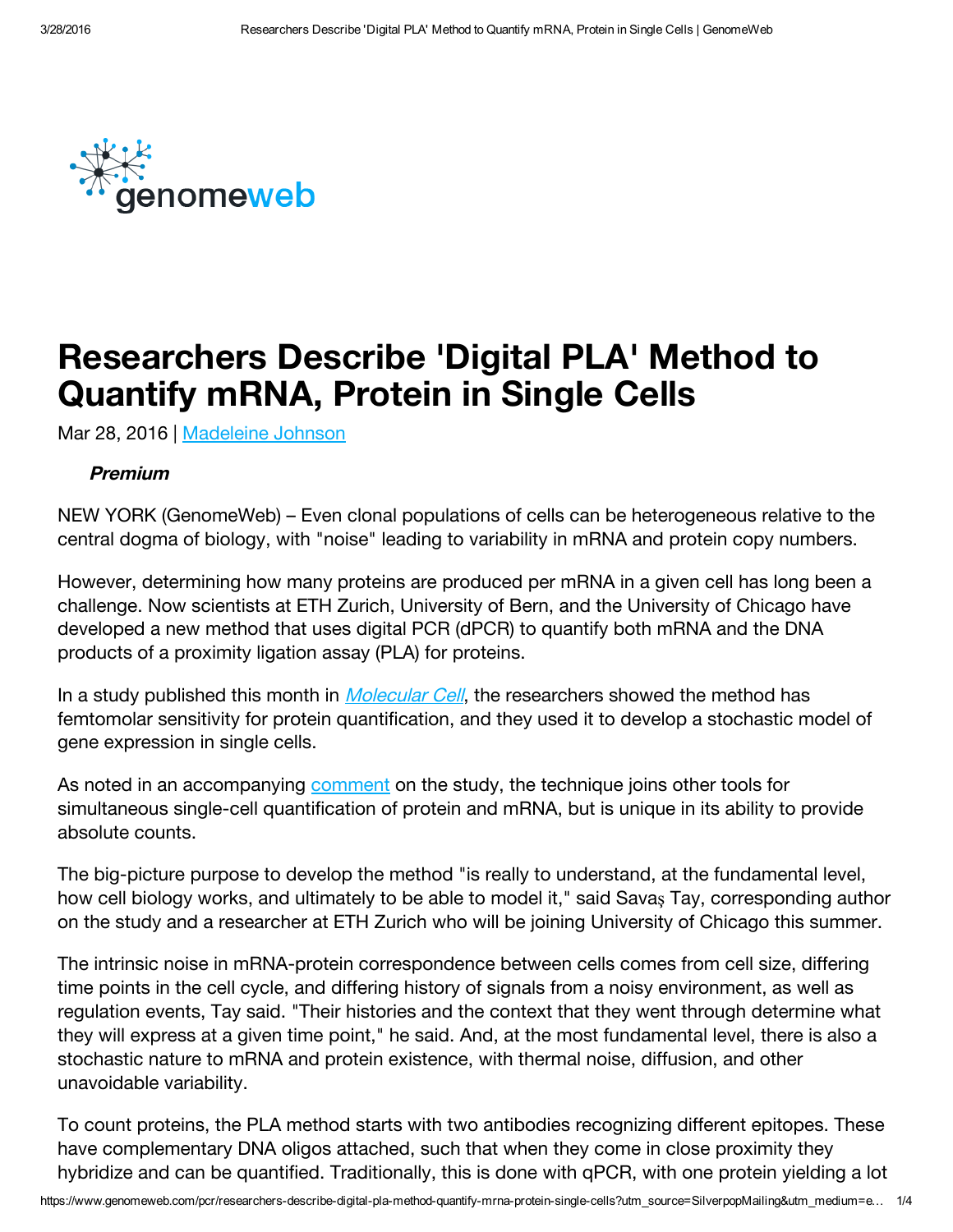of amplified DNA signal.

"What we did was come up with an idea of quantifying PLA with digital PCR, instead of real-time PCR," Tay said. Developing the protocols then took about five years, he added.

The advantage of digital PCR is that a PLA signal is theoretically derived from one protein molecule. Hence the name "digital PLA," because "essentially we are counting single protein molecules, one by one."

And the benefits of digital compared to analog are numerous. With regular PCR, the baseline is unknown so quantitation is relative. Digital also gives "extremely high sensitivity," Tay said, as opposed to fold-change sensitivity in traditional PCR.

However, PLA relies on antibodies, so it is not perfectly sensitive. "We are not detecting every protein," Tay said, but perhaps every 50th protein, so the method does not have absolute singlemolecule resolution. "But it is still better than fold-changes," Tay said, and it does not require a protein standard spike-in for quantitation.

Measuring mRNA using the method simply uses regular digital PCR. "Because of the extreme sensitivity of digital PLA, we were able to take single cells, lyse them, split their contents into two parts, and use one half for mRNA and the other half for protein quantitation," Tay explained.

In the Molecular Cell study, Tay and his colleagues looked at CD147, ICAM-1, and GFP. They used the data to infer a stochastic, two-state model for CD147 expression in single cells.

The next step will be to analyze many more proteins simultaneously, Tay said, with a goal of 100 proteins and 100 mRNAs in a given sample. The standard now for protein quantitation is CyTOF a mass spec technique that uses heavy metal ions — which is powerful, but neither inexpensive nor robust, and it has a maximum of around 50 proteins, Tay said. A team at Stanford published a [method](https://www.genomeweb.com/proteomics-protein-research/stanford-team-devises-pla-based-method-single-cell-measurement-rna-and) earlier this year using CyTOF for proteins and PLA for RNA quantitation, rather than PLA for protein and PCR for RNA as in Tay's method. That technique allowed measurement in the range of 40 to 50 RNAs and proteins.

The correlation between mRNA transcript for a given gene and protein hasn't been measured in mammalian cells with good sensitivity before, Tay said. "Now that we can measure mRNA and proteins that the mRNA encodes for a given sample, this is really a powerful technique and a unique window to look into gene expression."

Using the method, the group found the correlation of abundances of mRNA and protein is "really poor," he said. "So, one cell might have really high mRNA but low protein, another cell might have high and high, another might have low mRNA but high protein, and this changes over time as well." Variation within cells for repeated dPCR or digital PLA results was small, meanwhile.

The group used Droplet Digital PCR from Bio-Rad in the study. It also found the method works using a digital PCR system from Fluidigm, but the Bio-Rad system provided the optimum cost per dynamic range, Tay said. The group usually develops its own microfluidic systems, but relied on a commercial platform in order to promote adoption of the technique by others.

The group now plans to patent parts of the method, and Tay envisions future clinical lab diagnostics applications that will take advantage of the femtomolar sensitivity, compared to the nanomolar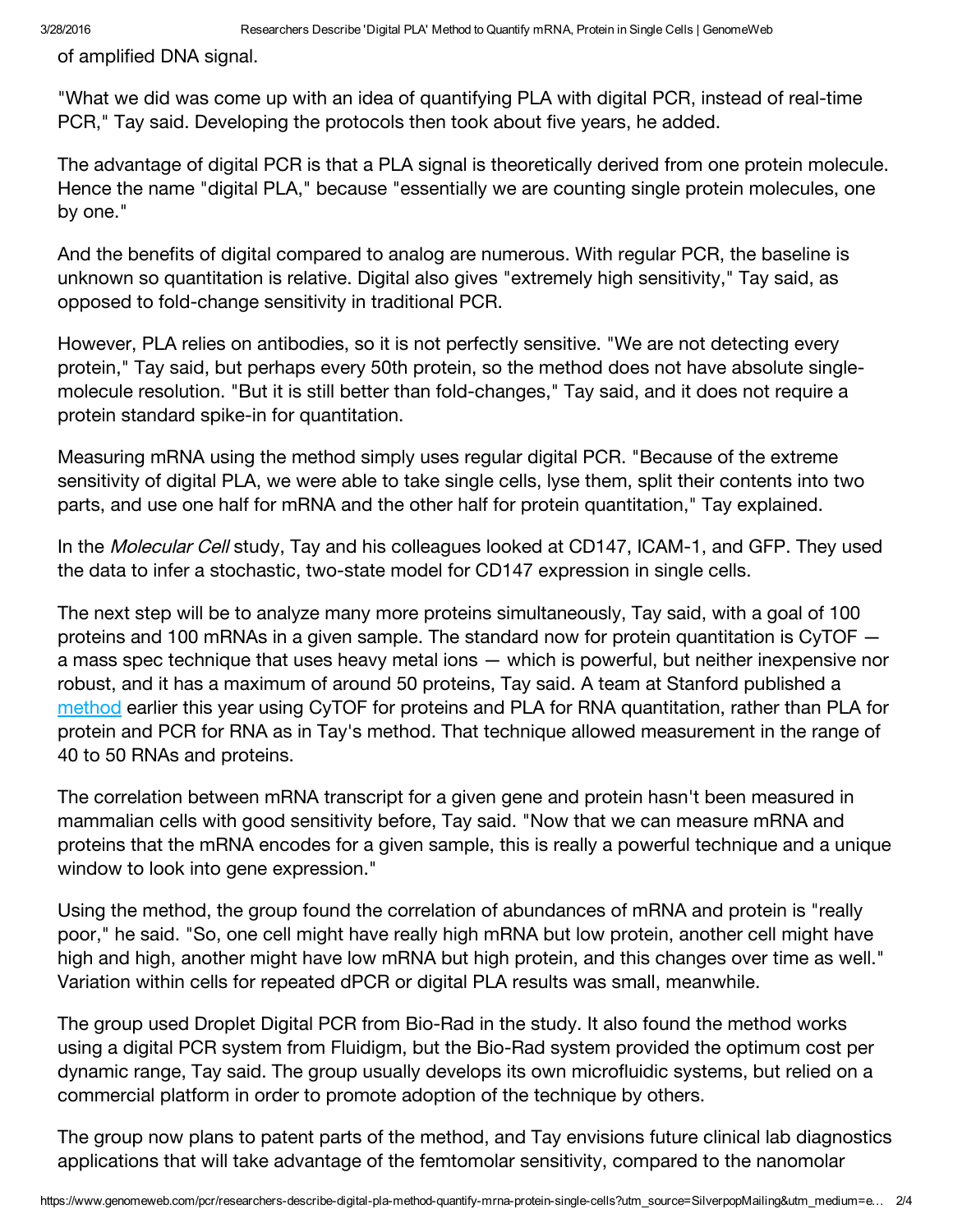3/28/2016 Researchers Describe 'Digital PLA' Method to Quantify mRNA, Protein in Single Cells | GenomeWeb

sensitivity of ELISA, for example. A digital ELISA technique from Quanterix called [Simoa](https://www.genomeweb.com/microarrays-multiplexing/quanterix-eyeing-big-returns-newly-launched-simoa-accelerator) is already carving out a space in the market, Tay noted, suggesting there is already an interest in digital quantification of proteins in solutions or blood.

"Imagine that you can go and detect PSA in blood or serum let's say six months earlier than what the standard techniques can do now — that would give you a huge advantage in terms of treating prostate cancer," Tay said.

Filed Under [PCR](https://www.genomeweb.com/technology/pcr) [Proteomics](https://www.genomeweb.com/research/proteomics-protein-research) & Protein Research Cell Biology [Research](https://www.genomeweb.com/research/cell-biology-research)

### $\blacktriangleright$  Get Weekly PCR [Updates](https://www.genomeweb.com/channel/subscribe/14?tok=l5xrJJ7hAmOZjwLnDV-sFkwkOYNwGJHupkYK7LGYIgg&destination=node/370860%3Futm_source%3DSilverpopMailing%26utm_medium%3Demail%26utm_campaign%3DDaily%2520News%253A%2520Affymetrix%2520Board%2520Rebuffs%2520Origin%2527s%2520Second%2520Offer%252C%2520Reaffirms%2520Support%2520for%2520Thermo%2520Fisher%2520Merger%2520-%252003/28/2016%252004%253A25%253A00%2520PM)

 $\blacksquare$  Get Weekly [Proteomics](https://www.genomeweb.com/channel/subscribe/23?tok=l5xrJJ7hAmOZjwLnDV-sFkwkOYNwGJHupkYK7LGYIgg&destination=node/370860%3Futm_source%3DSilverpopMailing%26utm_medium%3Demail%26utm_campaign%3DDaily%2520News%253A%2520Affymetrix%2520Board%2520Rebuffs%2520Origin%2527s%2520Second%2520Offer%252C%2520Reaffirms%2520Support%2520for%2520Thermo%2520Fisher%2520Merger%2520-%252003/28/2016%252004%253A25%253A00%2520PM) & Protein Research Updates

## Related Articles

#### Feb 05, 2016

Digital PCR [Approach](https://www.genomeweb.com/pcr/digital-pcr-approach-can-detect-cml-present-patients-low-levels-study-says) Can Detect CML Present in Patients at Low Levels, Study Says

#### Jun 19, 2015

Uppsala Team Uses [Hybridization](https://www.genomeweb.com/proteomics-protein-research/uppsala-team-uses-hybridization-chain-reaction-enzyme-free-alternative) Chain Reaction for Enzyme-Free Alternative to PLA

#### Jan 29, 2016

Stanford Team Devises PLA-Based Method for Single-Cell [Measurement](https://www.genomeweb.com/proteomics-protein-research/stanford-team-devises-pla-based-method-single-cell-measurement-rna-and) of RNA and Proteins

#### Aug 25, 2015

Becton Dickinson Acquires [Single-Cell](https://www.genomeweb.com/microarrays-multiplexing/becton-dickinson-acquires-single-cell-genomics-startup-cellular-research) Genomics Startup Cellular Research

#### Mar 09, 2016

Researchers [Demonstrate](https://www.genomeweb.com/pcr/researchers-demonstrate-new-pcr-based-method-more-sensitive-elisa-detecting-antibodies) New PCR-Based Method More Sensitive Than ELISA in Detecting Antibodies

Mar 08, 2016

At Tri-Con, [Researchers](https://www.genomeweb.com/pcr/tri-con-researchers-present-novel-pcr-approaches-liquid-biopsy) Present Novel PCR Approaches to Liquid Biopsy